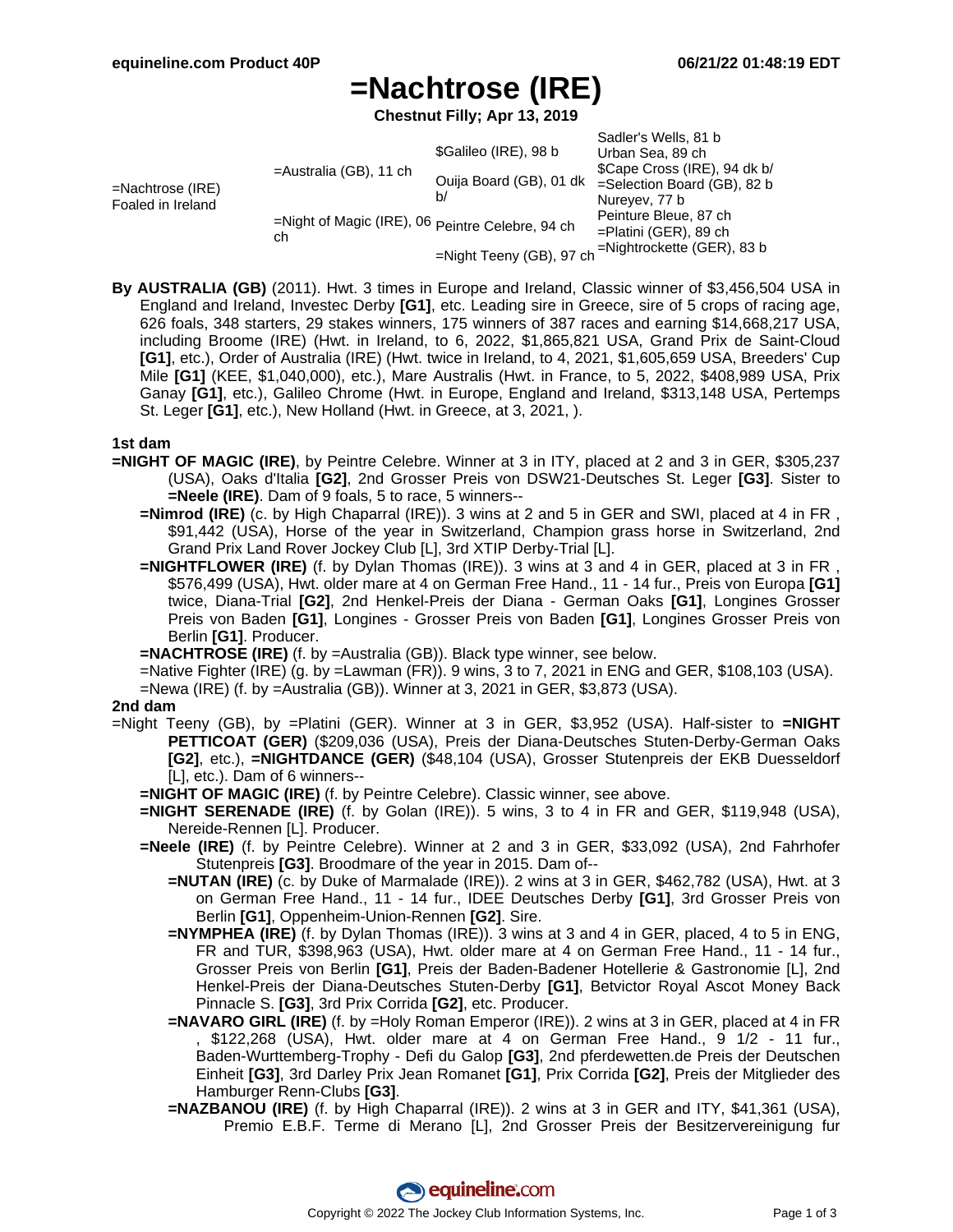### **=Nachtrose (IRE)**

**Chestnut Filly; Apr 13, 2019**

Vollblutzucht und Rennen **[G3]**. Dam of--

- **=NORGE (IRE)** (f. by Dylan Thomas (IRE)). Winner in 2 starts at 4, 2022 in ITY, placed at 3 and 4, 2022 in FR , \$58,193 (USA), Premio Del Giubileo **[G3]**, 2nd Premio Paolo Mezzanotte [L].
- **=NERIK (IRE)** (c. by =Ruler of The World (IRE)). 2 wins at 3, 2022 in GER, \$23,752 (USA), Grosser Aengevelt Immobilien-Preis - Grafenberger Derby Trial [L].
- =Nocturne (GER) (f. by Rock of Gibraltar (IRE)). 3 wins at 3 in GER, \$18,769 (USA). Dam of--
	- **=So I Told You (IRE)** (f. by Gleneagles (IRE)). 4 wins at 2 and 4, 2021 in ENG and IRE, \$58,636 (USA), 3rd Irish Stallion Farms E.B.F. Cooley S. [L].
- =Nuit Polaire (IRE) (f. by Kheleyf). Winner at 3 in FR , \$32,758 (USA). Dam of--
	- **INTELLOGENT (IRE)** (c. by =Intello (GER)). 4 wins, 2 to 6, placed at 6, 2021 in FR , placed at 7, 2022 in ENG, \$712,317 (USA), Qatar Prix Jean Prat **[G1]**, Prix de Guiche **[G3]**, 2nd La Coupe de Maisons Laffitte **[G3]**, Prix Omnium II [L], 3rd Prix d'Harcourt **[G2]**, etc.
	- **=Lightupthenight (GB)** (f. by =Dutch Art (GB)). 2 wins at 3 in FR , \$54,292 (USA), 3rd Prix Amandine [L].
- =Melon (GB) (g. by =Medicean (GB)). 6 wins, 3 to 10, 2022 in FR and IRE, placed, 5 to 8 in ENG, \$585,915 (USA).
- =Dream Prize (IRE) (g. by Peintre Celebre). Winner at 3 in ENG, \$7,855 (USA).

#### **3rd dam**

=Nightrockette (GER), by =Rocket (GB). Unraced in Germany. Dam of 9 winners--

- **=NIGHT PETTICOAT (GER)** (f. by =Petoski (GB)). 3 wins at 2 and 3 in GER, \$209,036 (USA), Preis der Diana-Deutsches Stuten-Derby-German Oaks **[G2]**, 12 Diana-Trial/Las Vegas-Slenderella [L], 2nd BMW St. Leger-Deutsches St. Leger **[G2]**, 3rd Preis der Hannoverschen Sparkassen und der VGH-Deutscher Stutenpreis **[G3]**. Dam of--
	- **=NEXT DESERT (IRE)** (c. by =Desert Style (IRE)). 5 wins in 9 starts at 2 and 3 in GER, \$525,107 (USA), Hwt. at 3 on German Free Hand., 11 - 14 fur., BMW 133 Deutsches Derby **[G1]**, 167 Oppenheim-Union-Rennen **[G2]**, Preis des Gestuets Wiesenhof-Dr. Busch-Memorial **[G3]**, 2nd Mehl-Mulhens-Rennen-German Two Thousand Guineas **[G2]**, Credit Suisse Private Banking-Pokal **[G1]**, etc. Sire.
	- **=NEXT GINA (GER)** (f. by Perugino). 3 wins at 3 and 4 in GER, \$286,154 (USA), Buchmacher Springer-Preis der Diana-145 Deutsches Stuten-Derby-German Oaks **[G1]**, 2nd Preis der Jungheinrich Gabelstapler **[G3]**, 3rd 56 Kolner Fruhjahrs-Stuten-Preis [L]. Dam of--
		- **=NINA CELEBRE (IRE)** (f. by Peintre Celebre). 4 wins in 7 starts, 2 to 4 in GER, placed in 1 start at 4 in ITY, \$63,666 (USA), Preis der Peter Deilmann Reederei [L], Grosser Canon-Preis-Limitierter Internationaler Ausgleich [L], 2nd Premio E.B.F. Terme di Merano [L]. Dam of--
			- **=PAKISTAN STAR (GER)** (g. by Shamardal). 5 wins at 3 and 5 in HK, \$4,826,541 (USA), Champion Stayer in Hong Kong, Standard Chartered Hong Kong Champions & Chater Cup **[G1]**, Audemars Piguet Queen Elizabeth II Cup **[G1]**, 2nd Audemars Piguet Queen Elizabeth II Cup **[G1]**, BMW Hong Kong Derby 2017 [LR], Hong Kong Classic Cup [LR], etc.
			- **=Ninas Terz (GER)** (f. by Tertullian). Winner at 2 in GER, \$21,299 (USA), 2nd Henkel Stutenpreis [L], 3rd Grosser Preis der Landschaftlichen Brandkasse Hannover [L].

=Ninas Rainbow (GB) (f. by Rainbow Quest). Winner at 4 in GER, \$5,632 (USA). Dam of--

- **Night of England (GB)** (f. by =Lord of England (GER)). Winner at 3 in GER, \$151,547 (USA), 2nd Henkel-Preis der Diana - German Oaks **[G1]**, Mehl Mulhens Trophy Hamburger Stutenpreis **[G3]**.
- **=Next Vision (IRE)** (c. by Rock of Gibraltar (IRE)). 4 wins at 4 and 5 in GER, \$84,742 (USA), 2nd Preis des Winterfavoriten **[G3]**, Junioren Preis [L], 3rd AARON Automobile-Herbstpreis Listenrennen [L].
- **=Next Green (GER)** (f. by Green Desert). Winner at 3 in GER, \$22,038 (USA), 2nd Winterkonigin-Trial [L].
- **=Next Style (IRE)** (c. by =Desert Style (IRE)). Winner at 3 in GER, \$19,313 (USA), 2nd Junioren-Preis [L].
- **=Next Holy (IRE)** (f. by =Holy Roman Emperor (IRE)). Winner at 3 and 4 in GER, placed at 3 in SVK, 3rd RaceBets.com Diana-Trial [L]. Dam of--
	- **=Not Mine (GER)** (g. by =Dabirsim (FR)). Winner at 2 in FR , placed at 4 in HK , \$187,496